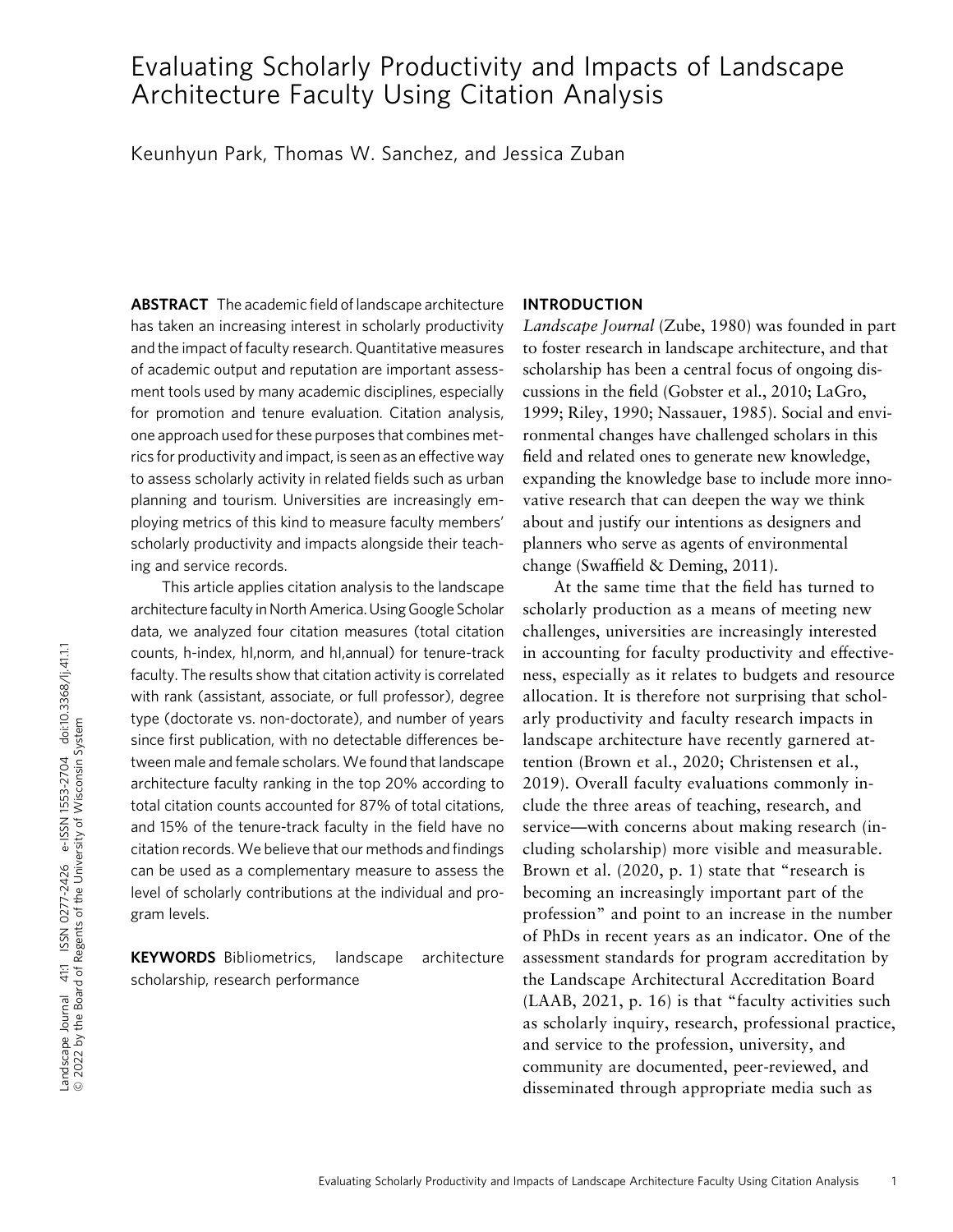journals, professional magazines, community, and university publications."

Universities are increasingly turning to quantitative measures to assess faculty scholarship for promotion and tenure review (Brown et al., 2020; Christensen et al., 2019; Gobster et al., 2010). One such measure is scholarly citations, which are extensively documented in the literature as a viable means of reflecting both scholarly productivity and impact (Adam, 2002; Garfield, 1972; Garfield & Merton, 1979; MacRoberts & MacRoberts, 1989, 1996; Moed, 2005).

In the field of landscape architecture, the scholarly productivity of faculty researchers can be evaluated in numerous ways. Previous studies have measured faculty performance through quantitative analysis of factors such as the total number of publications and the frequency of engagement in scholarly activities (Chen, 2013; Christensen et al., 2019; Christensen & Michael, 2014; Gobster et al., 2010; Milburn & Brown, 2016). These studies have found that faculty are publishing at a higher rate than previously, and tenure-track faculty are much more productive than tenured faculty, with productivity declining over time after the tenure promotion (Christensen et al., 2019; Milburn & Brown, 2016). Overall, approximately 20% of landscape architecture faculty are producing the majority (50%) of the scholarly work (Christensen et al., 2019; Milburn & Brown, 2016). One study of the total number of publications found no significant correlation between scholarly productivity and personal factors such as age, gender, or the school where the highest degree was achieved (Milburn & Brown, 2016). Milburn and Brown (2003), on the other hand, found a significant negative relationship between age and the number of presentations given, and they identified a positive relationship between level of education and the number of published articles and presentations.

More recent work has used citation analysis to assess both the quantity and quality of scholarly productivity in the fields of landscape architecture, planning, and tourism (Brown et al., 2020; McKercher, 2008; Sanchez, 2017). Citation analysis measures the frequency with which articles are cited in other papers over a period of time (Garfield, 1972). Having studies cited by other scholars is considered evidence that the work is influential and has contributed to the body of knowledge on a subject (Brown et al., 2020). It should be noted that being cited can be considered a negative if the citation points to a flaw of the cited paper or gives it a weak evaluation relative to other papers (Tahamtan & Bornmann, 2019).

We could find only one study that assessed faculty scholarly activities in the field of landscape architecture using citation analysis: Brown et al. (2020), which evaluated the citation performance of universities and scholars in the United States. Brown et al. (2020) identified the most productive landscape architecture programs using the number of citations and h-index for each faculty member. While informative, this study does not look deeply into the scholars' characteristics and research output. An extensive bibliometric literature (see Tahamtan et al., 2016) suggests that many factors influence scholarly performance, including discipline, rank, reputation, gender, structures of collaborations, and prestige of the institution—some of which are easier to measure than others.

This article provides a citation analysis for U.S. faculty in programs accredited by the LAAB and for Canadian faculty in programs accredited by the Landscape Architecture Accreditation Council (LAAC). The citation performance of scholars can be analyzed by rank, number of years since first publication, degree type, school, and gender. Brown et al. (2020) argue that identifying faculty characteristics associated with citation levels helps to clarify the sources of scholarship and the factors related to productivity. We believe that the information presented in this paper is the first of its type and can be used to assess scholarly contributions at both individual and program levels. Since as Christensen et al. (2019) state, "success for the emerging faculty nationally will rely upon effective performance within the tenure track system" (p. 23), we can expect increasing emphasis on the norms of other disciplines and expectations of quantifiable scholarly activities to be felt in the field of landscape architecture.

# DATA AND METHODS

Our study focuses on 77 schools in North America, 71 of which are accredited by the LAAB in the United States and 6 of which are accredited by LAAC in Canada. Following previous studies (Brown et al.,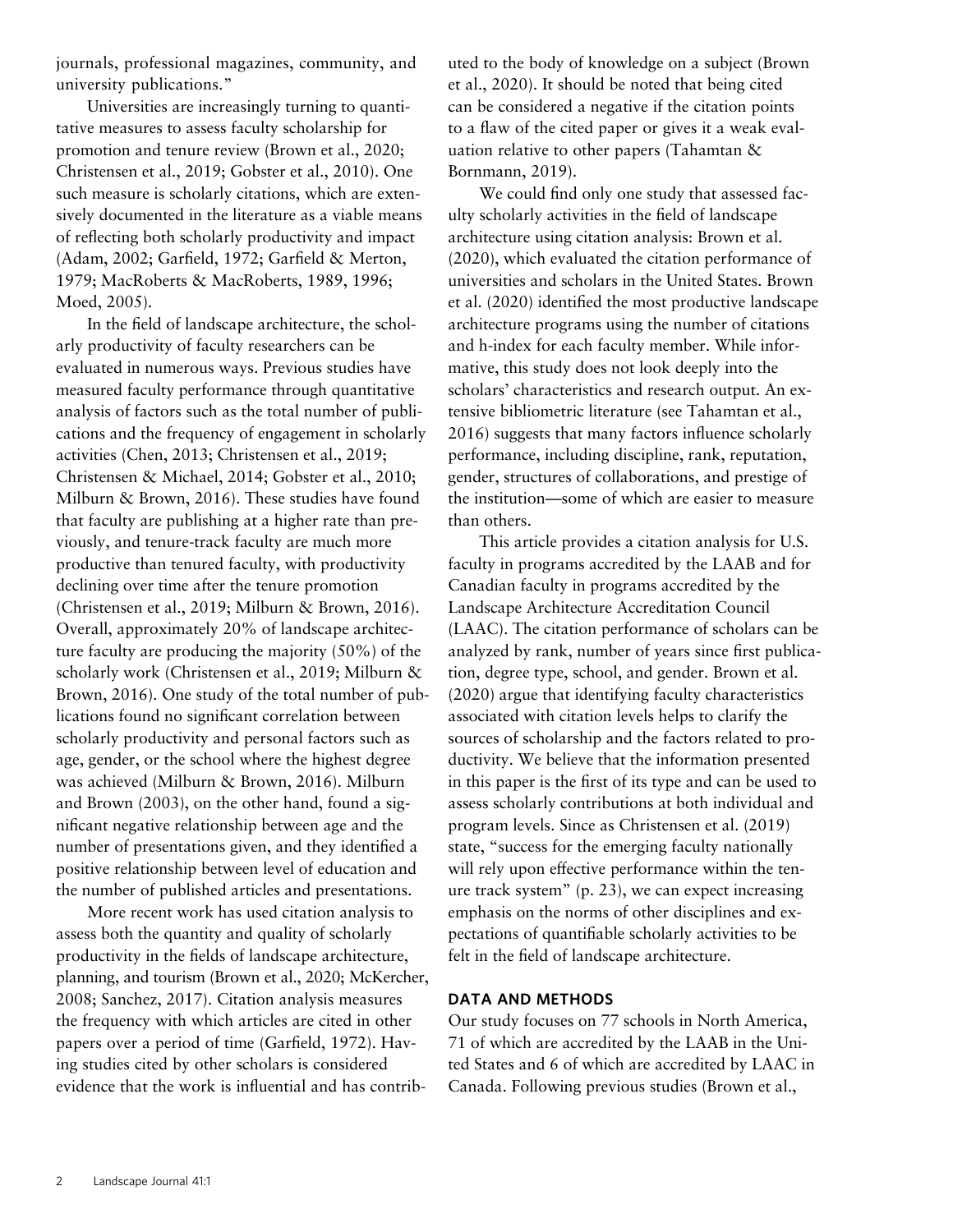2020; Christensen et al., 2019; Gobster et al., 2010; Milburn & Brown, 2003b, 2016), we define landscape architecture faculty as tenure-track or tenured faculty members with the titles of assistant, associate, or full professor who teach landscape architecture courses in university programs accredited by LAAB or LAAC. Only tenure-track or tenured faculty are included here because they undergo competitive hiring and tenure and promotion review processes involving evaluations of their research and creative scholarship.

Some universities list their landscape architecture faculty among urban planning or architecture faculty. Wherever there was uncertainty regarding the program in which particular faculty members taught, we contacted the program directly for clarification. We did not screen faculty members by degree field (e.g., a professional degree in landscape architecture) because we consider landscape architecture to be highly interdisciplinary (Swaffield & Deming, 2011). Nevertheless, we acknowledge that its various subdisciplines (e.g., ecology, history, design) differ in terms of publication opportunities and expectations. We addressed this issue through the use of alternative measures (see the discussion of hI,norm index and hI,annual index below).

We found the names of a total of 504 landscape architecture faculty members as of the first quarter of 2021. Next, we took supporting information (such as title, current academic affiliation, degree type, school, and gender) from faculty webpages. Whenever this information was unavailable, we performed a Google search to find a CV or online profile (for example, on LinkedIn or ResearchGate). Note that we identified gender on the basis of names and photos alone; as a result, our judgments may have in some cases been inaccurate. Years of experience were estimated based upon the number of years that have passed since the faculty members' first publications.

The relative value of different sources of citation data has been the subject of much discussion. Previous studies of faculty citations in related fields such as planning and tourism have relied on Google Scholar (GS) data (McKercher, 2008; Sanchez, 2017). GS is valuable because it includes publications outside of traditionally peer-reviewed journals, including dissertations, research reports, conference presentations, grant-funded research, and workshop projects

(McKercher, 2008; Sanchez, 2017). This non-peerreviewed literature, or gray literature, often has scholarly merit as well as greater reach and impact (Harzing & Van der Wal, 2007; Kousha et al., 2010; Pomerantz, 2006). Other studies have used the Web of Science, Scopus, and the Social Science Citation Index for citation analysis (Gobster et al., 2010; McKercher, 2008). But these sources primarily include peer-reviewed publications and omit other products that may have scholarly merit among disciplines like landscape architecture. GS is also an important source because it is readily available and comprehensive in its coverage. Using a single source of data can be important because of uniformity in data collection methods and reporting methodologies. The bibliometric literature includes plenty of discussion about the adequacies of different citation databases but reaches no definitive conclusions (see Harzing & Alakangas, 2016; Martín-Martín et al., 2018). Each of the databases has its strengths and weaknesses, and any analysis (including ours) should acknowledge the inevitability of error. Our review of faculty CVs and comparison to GS data did not uncover any significant omissions and suggests the data reliably cover faculty scholarship in the field.

In this bibliometric analysis, the citation data were gathered from GS. If the faculty member did not have a GS profile, we used Harzing's Publish or Perish software, a program that uses GS to collect these metrics. A total of 154 faculty members had GS profiles (30.6%), while 350 did not (69.4%). Whenever a GS profile was not available, we looked up the faculty members' publication lists from other sources such their CVs, website profiles, or ResearchGate profiles. Initial data were collected during the first quarter of 2021 and updated in September 2021.

Two primary metrics are used in the citation analysis: total citation count and h-index. High total citation counts are often treated as proxies for high levels of scholarly impact (Brown et al., 2020; McKercher, 2008; Sanchez, 2017; Stevens et al., 2019). But while measuring citation counts is a simple method for obtaining usable data points, this approach is prone to producing outliers (e.g., cases in which a few papers have a very high number of citations), and in such instances the quality or impact of research may be more difficult to ascertain (Brown et al., 2020). Combining an assessment of h-indexes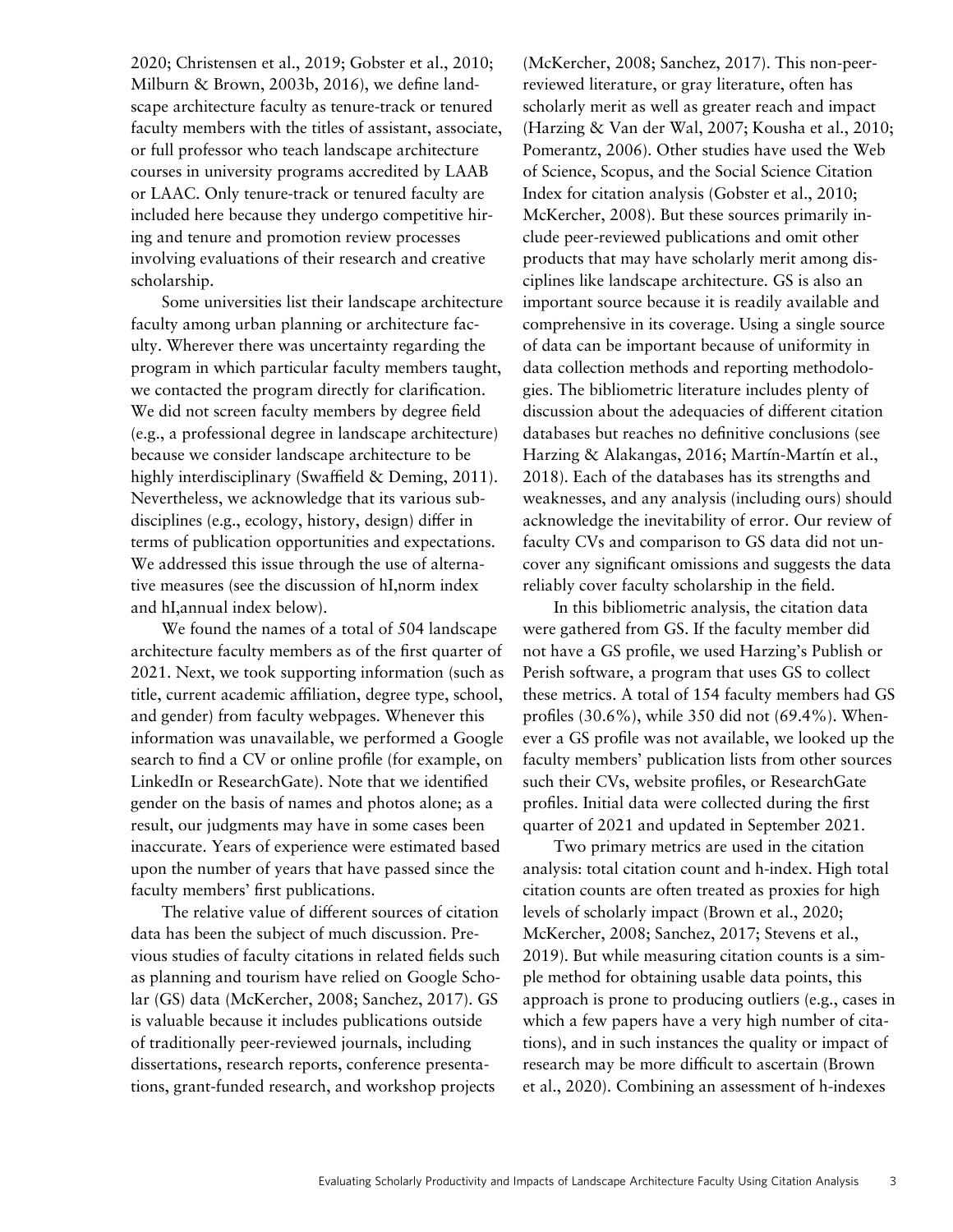with citation counts creates a fuller account of scholarly impact (Brown et al., 2020; Hirsch, 2005).

In this study, we used the four different measures of scholarly citation activities provided by the Publish or Perish software ([https://harzing.com](https://harzing.com/pophelp/metrics.htm) [/pophelp/metrics.htm\)](https://harzing.com/pophelp/metrics.htm). As noted below, they include two alternative measures (hI,norm and hI,annual) that address co-authorship effects and career length effects (respectively), both of which are mentioned as weaknesses of citation counts and h-indexes (Batista et al., 2006; Harzing et al., 2014; Koltun & Hafner, 2021).

- 1. Total number of citations: the sum of the citation counts across all papers listed in the GS platform.
- 2. h-index: a measure of impact. A person has index  $h$  if  $h$  of his/her papers have at least  $h$ citations each and the other papers have no more than *h* citations each. For example, if one scholar's h-index is five, it means that she has five publications that are each cited at least five times.
- 3. individual h-index (hI,norm): a measure adjusting for co-authorship effects. It first normalizes the number of citations for each paper by dividing the number of citations by the number of authors for that paper, then calculates hI,norm as the h-index of the normalized citation counts. This helps to account for co-authorship effects (and thus, arguably, differences between disciplines) (Batista et al., 2006; Koltun & Hafner, 2021).
- 4. average annual increase in individual h-index (hI,annual): a measure adjusting for career length effects and co-authorship effects. It divides the hI,norm by the number of years since the author's first publication. This helps to reduce career length effects, providing a fairer comparison between junior and senior researchers (Harzing et al., 2014).

Next, we created a database of faculty members that included their citation information and personal characteristics. At the individual level, we first looked at the most cited scholars and the overall distribution of citation counts. Then we related different citation metrics to a faculty member's number of years of

publication, rank, degree type, and gender. At the program level, we described citation measures of faculty members based on their current schools. For the citation measures, we reported the median value because the distribution of citation counts is positively skewed (i.e., a small number of outliers have very high citation counts and many more faculty members have low or zero citations) (Brown et al., 2020; Sanchez, 2017). This data set is available at [https://](https://bit.ly/3HFxrSD) [bit.ly/3HFxrSD](https://bit.ly/3HFxrSD).

# RESULTS

A total of 504 tenure-track faculty from the 77 LAAB and LAAC member schools are included in the study. Of those, 29.0% are ranked assistant professor, 41.3% associate professor, and 29.8% full professor (see Table 1). Female faculty members make up 46.4% of the total. Among landscape architecture schools in North America, the percentage of women faculty has increased from 33.3% in 2014 and just 25.1% in 1999 (Milburn & Brown, 2016). A large percentage of the faculty members included in the study (40.9%;  $n = 504$ ) hold doctoral degrees (e.g., a PhD or Doctor of Design). This is similar to the findings of a 2014 study that 42.1% held doctorates, representing an increase from 27.3% in 1999 (Milburn & Brown, 2016). On average, 17 years have passed since the faculty members' first publications. Robin Moore at NCSU holds the record for publishing over the longest period of time (54 years), followed by Charles Yuill at West Virginia (51 years) and Sherene Baugher at Cornell (50 years). Overall, the median total number of citations is 36.5, and the median h-index is 3.0.

Table 2 presents the top 20 faculty members sorted by total citation counts. Most of them are full professors, with a few exceptions (4 associates and 1 assistant). The span of years spent publishing ranges from 16 to 54. The number of publications ranges from 9 to 156. Among this group, 10 are female, 4 have no doctoral degree, and 5 have no GS profile. Table 2 also shows alternative measures, including h-index, hI,norm, and hI,annual.

The distribution of citation counts among landscape architecture faculty members is right-skewed (also called positive-skewed), which means that most of the distribution is concentrated on the left side (lower citation counts) of the figure (Figure 1). The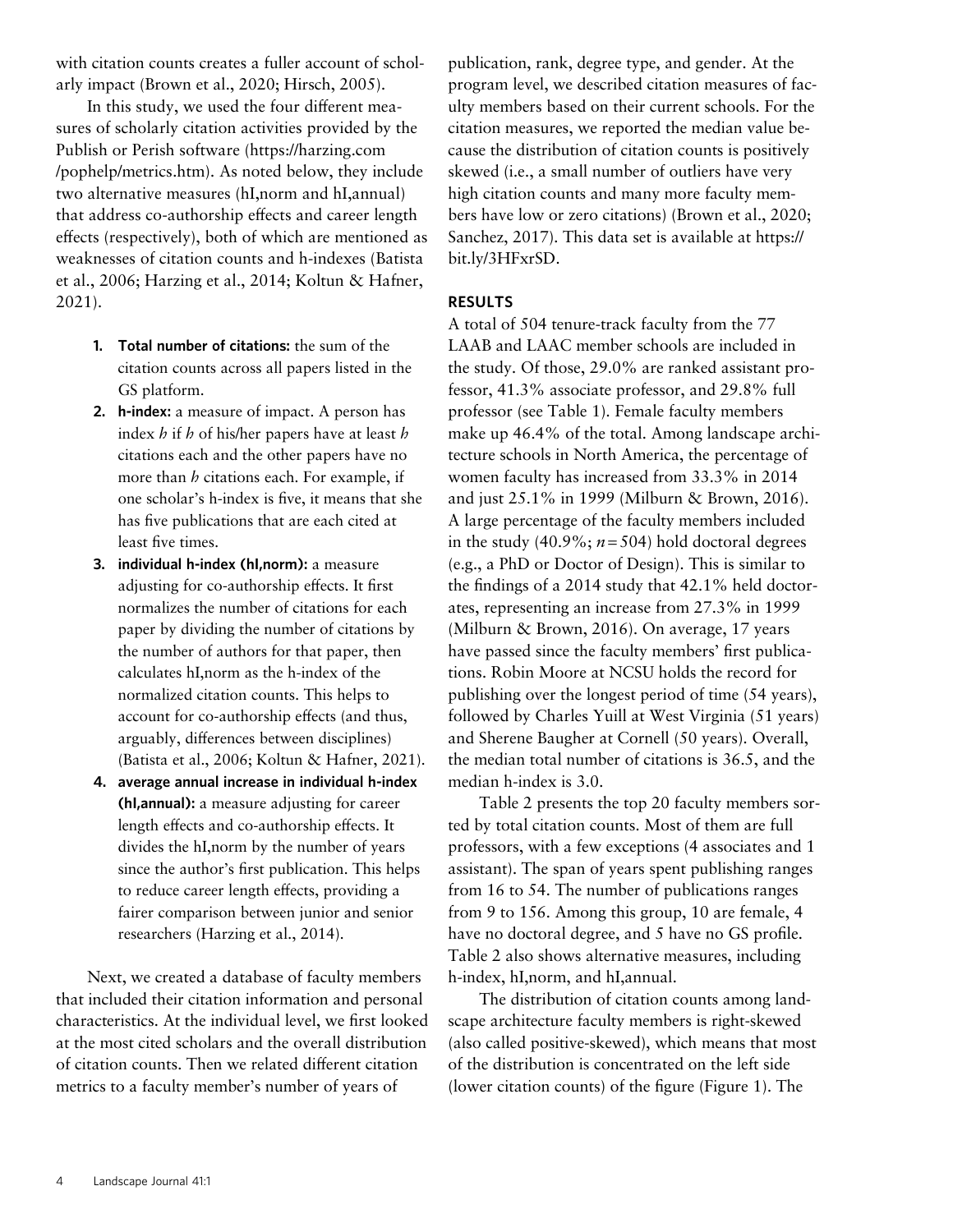## Table 1. Descriptive Statistics

| Category                                  |                        | <b>Number</b> | Percentage |
|-------------------------------------------|------------------------|---------------|------------|
| Number of schools                         |                        | 77            |            |
| Number of faculty members                 |                        | 504           |            |
| Rank                                      | Assistant<br>Professor | 146           | 29.0       |
|                                           | Associate<br>Professor | 208           | 41.3       |
|                                           | Full Professor         | 150           | 29.8       |
| Gender                                    | Female                 | 234           | 46.4       |
|                                           | Male                   | 270           | 53.6       |
| Degree type                               | Non-doctorate          | 298           | 59.1       |
|                                           | Doctorate              | 206           | 40.9       |
| Google Scholar profile                    | <b>No</b>              | 350           | 69.4       |
|                                           | Yes                    | 154           | 30.6       |
| Years since the                           | Median                 | 17            |            |
| first publication                         | Min/Max                | 1/54          |            |
| Number of publications                    | Median                 | 11            |            |
|                                           | Min/Max                | 0/162         |            |
| Authors per paper                         | Median                 | 2.21          |            |
|                                           | Min/Max                | 1/6           |            |
| Total citations                           | Median                 | 36.5          |            |
|                                           | Min/Max                | 0/13,388      |            |
| h-index                                   | Median                 | 3             |            |
|                                           | Min/Max                | 0/38          |            |
| hl, norm (individual                      | Median                 | 2             |            |
| h-index)                                  | Min/Max                | 0/28          |            |
| hl,annual (average                        | Median                 | 0.15          |            |
| annual increase in<br>individual h-index) | Min/Max                | 0/1.60        |            |

median value of citation counts is 36.5, and the mean is 315.2. The top 20 scholars account for the majority (50.8%) of total citations, and the top 20%  $(n=100)$  of landscape architecture faculty produced most of the citations (86.8%). We were not able to

find any publication records for 31 faculty members. Including the 31 individuals, a total of 76 faculty members (15.1%) had no documented citations.

Next, we examined the citation measures in terms of personal attributes, including span of publication years, rank, degree type, and gender. The number of years since each faculty member's first publication was positively correlated with the h-index:  $r(471) = 0.45 (p < .01;$  see lefthand side of Figure 2). Longer-established faculty might have a longer amount of time to accumulate citations. The same pattern was found for total citations ( $r = 0.33$ ;  $p < .01$ ) and the co-authorship-adjusted h-index (hI,norm;  $r = .49$ ;  $p < .01$ ). After adjusting for time, the individual, average annual increase of the h-index (hI,annual) does not correlate with career length  $(r (471) = -0.08 (p = .210)$ ; see righthand side of Figure 2).

Citation measures were also summarized by rank. The median number of publications for assistant, associate, and full professors were 7, 10, and 22.5, respectively, and the differences between each pair were statistically significant (Figure 3 and Table 3). The median total citations were 8 (assistant), 35 (associate), and 190 (full), respectively, but the post hoc test of a one-way ANOVA shows that the difference was not statistically significant ( $p = .65$ ) between assistant and associate professor groups. All pairwise differences of both h-index and hI,norm were statistically significant. The differences in total citations, h-index, and hI,norm were larger between full and associate professors than between associate and assistant professors.

On the other hand, hI,annual values were comparable across the three ranks (Figure 3), and a statistically significant difference was found only in the associate-full group pair. Across all measures and ranks, box plots show evidence of skewed distributions (indicating the presence of outliers).

A total of 206 faculty members (40.9%) included in the study hold doctoral degrees (PhD or Doctor of Design) (Table 4). Among the nondoctorate degree holders, 246 hold MLAs or MsLAs terminal degrees. Doctoral degree holders have almost eighteen-fold higher median citation counts than members of the other group (180.0 vs. 10.5), and this pattern was consistently observed across all ranks (Table 4).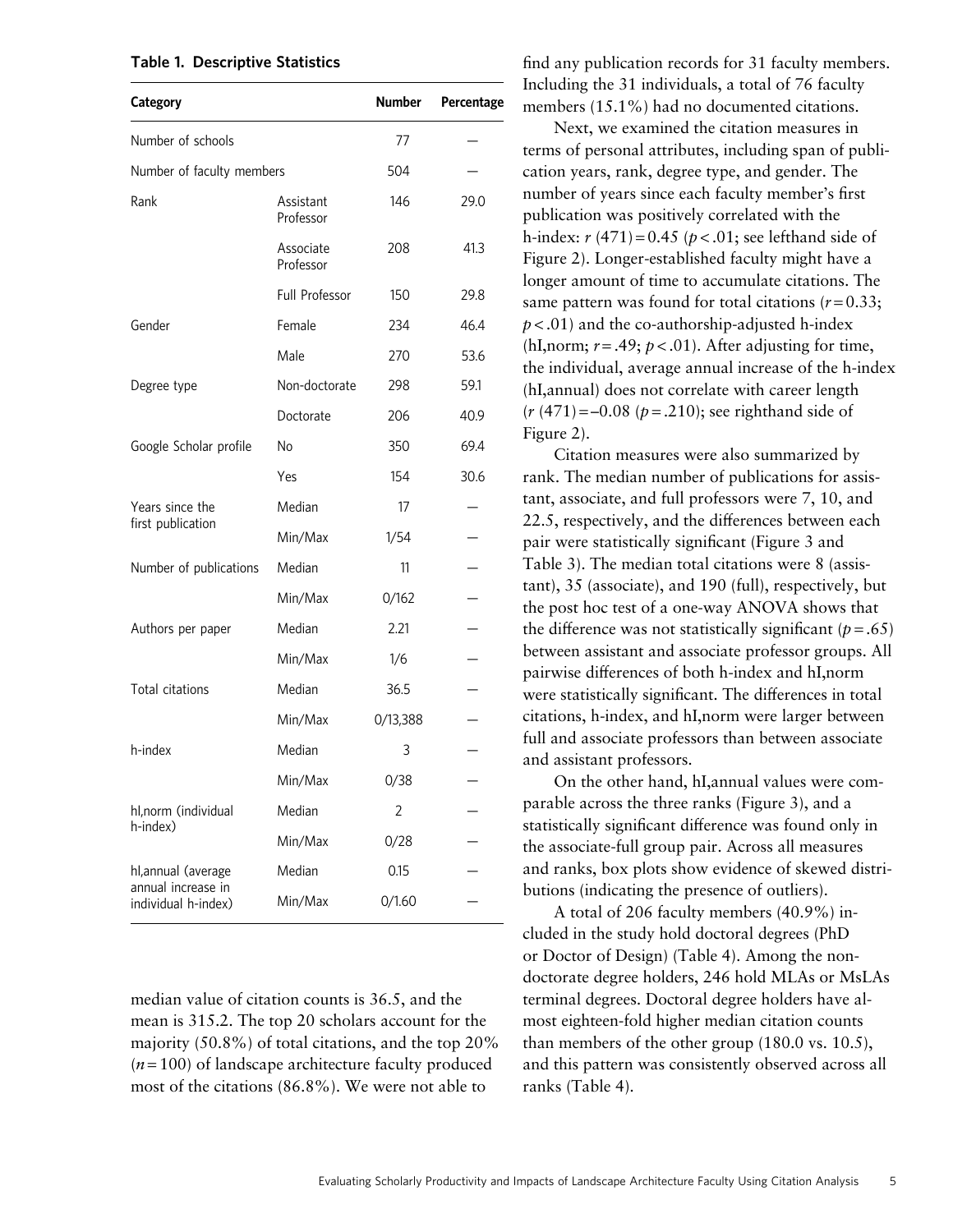| Name                 | Rank                        | Current School           | Years<br>of Pubs    | # Pubs          | per Paper<br>Authors | <b>Citations</b> | h-index                  | hl,norm                  | hl,annual      | Gender       | Degree<br>Final       | Degree School & Year          | Profile<br>ပ္ပ |
|----------------------|-----------------------------|--------------------------|---------------------|-----------------|----------------------|------------------|--------------------------|--------------------------|----------------|--------------|-----------------------|-------------------------------|----------------|
| William C. Sullivan  | Full                        | JIIUC                    | 99                  | 106             | 3.42                 | 13,388           | 96                       | $\frac{8}{5}$            | 0.67           | Σ            | <b>DHD</b>            | U. of Michigan (1991)         | ≻              |
| Joan Nassauer        | 言                           | U. of Michigan           | ਼੍ਰ                 | 147             | 2.99                 | 9,747            | 38                       | 28                       | 0.65           | Щ            | MLA                   | lowa State (1978)             | ≻              |
| Chanam Lee           | 巨                           | Texas A&M                | $\overline{\sigma}$ | 139             | 4.32                 | 5,725            | ನ                        | $\approx$                | 0.95           | щ            | <b>DHD</b>            | U. of Washington<br>(2004)    | ≻              |
| Robin Moore          | 巨                           | <b>NCSU</b>              | 54                  | 156             | 2.68                 | 5,372            | 38                       | 28                       | 0.52           | Σ            | <b>MCP</b>            | MIT (1966)                    | ≻              |
| Lynne Manzo          | 巨                           | U. of Washington         | 24                  | 99              | 211                  | 5,291            | $\approx$                | E                        | 0.44           | Щ            | <b>PhD</b>            | <b>CDNY (1994)</b>            | z              |
| Robert L. Ryan       | $\overline{\overline{\Xi}}$ | <b>UM Amherst</b>        | $\frac{8}{2}$       | 83              | 2.42                 | 5,064            | $\frac{8}{5}$            | 21                       | 0.81           | Σ            | <b>DHD</b>            | U. of Michigan (1997)         | z              |
| Robert Brown         | 巨                           | Texas A&M                | 99                  | $\widetilde{=}$ | 3.19                 | 4,652            | 32                       | 20                       | 0.51           | Σ            | <b>O<sub>Nd</sub></b> | U. of Guelph (1985)           | ≻              |
| Steve Wheeler        | 巨                           | UC Davis                 | $\frac{8}{2}$       | 128             | 181                  | 4,634            | 23                       | 21                       | 0.81           | Σ            | <b>DHD</b>            | UC Berkeley (2000)            | z              |
| David Moreno-Mateos  | Assistant                   | Harvard                  | $\tilde{\sigma}$    | ত               | 4.52                 | 3,075            | 24                       | ſΩ                       | 0.94           | Σ            | <b>O<sub>Nd</sub></b> | U. of Alcala, Spain<br>(2008) | ≻              |
| MaryCarol Hunter     |                             | Associate U. of Michigan | क्                  | 38              | 2.47                 | 2,827            | 24                       | $\overline{9}$           | 0.46           | щ            | <b>O<sub>Nd</sub></b> | (1861) ANNS                   | ↘              |
| Brian Deal           | 一<br>Eul                    | JIIUC                    | 25                  | 134             | 3.39                 | 2,603            | 92                       | ഇ                        | 0.52           | ⋝            | <b>DHD</b>            | UIUC (2003)                   |                |
| Laura Lawson         | <b>THE</b>                  | Rutgers                  | $\beta$             | ତ               | 2.16                 | 2,500            | $\overline{\phantom{0}}$ | ഇ                        | 0.33           | ш            | <b>DHD</b>            | UC Berkeley (2000)            |                |
| Byoung-Suk Kweon     | Associate                   | U. of Maryland           | 29                  | 36              | 3.42                 | 2,304            | ίр                       | 2                        | 0.41           |              | <b>DHD</b>            | UIUC (NA)                     |                |
| Elizabeth Brabec     | Full                        | <b>UM Amherst</b>        | က္က                 | 76              | 2.61                 | 2,176            | E                        | 12                       | 0.34           |              | MLA                   | U. of Guelph (1984)           |                |
| Susan Herrington     | $\overline{a}$              | <b>UBC</b>               | 27                  | 88              | 1.74                 | 2,076            | 21                       | $\approx$                | 0.67           |              | MLA                   | Harvard (1991)                | z              |
| Robert Corry         | $\equiv$                    | U. of Guelph             | 27                  | $\mathcal{Z}$   | $\infty$             | 1,990            | $\approx$                | $\overline{4}$           | 0.52           | ⋝            | <b>DHD</b>            | U. of Michigan (2002)         |                |
| Iryna Dronova        | Associate                   | UC Berkeley              | $\overline{C}$      | 83              | 4.66                 | 1,901            | 20                       | 12                       | $\overline{0}$ | $\mathbf{L}$ | <b>DHD</b>            | UC Berkeley (2012)            |                |
| John Radke           | Associate                   | <b>UC</b> Berkeley       | $\ddot{4}$          | 76              | 3.63                 | 1,864            | H                        | 12                       | 0.27           | Σ            | <b>O<sub>Nd</sub></b> | UBC (NA)                      |                |
| Jeff Hou             | Full                        | U. of Washington         | 27                  | 126             | 2.04                 | 1,829            | $\approx$                | $\frac{\infty}{2}$       | 0.59           | Σ            | 없                     | UC Berkeley (2001)            |                |
| D. Fairchild Ruggles | $\overline{a}$              | <b>SCILL</b>             | 彑                   | 153             | 1.42                 | 1,811            | $\approx$                | $\overline{\phantom{0}}$ | 0.41           | щ            | <b>DHD</b>            | UPenn (1991)                  | z              |

| ו                       |
|-------------------------|
|                         |
| J                       |
|                         |
| $\frac{1}{2}$           |
|                         |
|                         |
|                         |
| í                       |
| $\frac{1}{2}$           |
| į<br>$\frac{1}{1}$<br>I |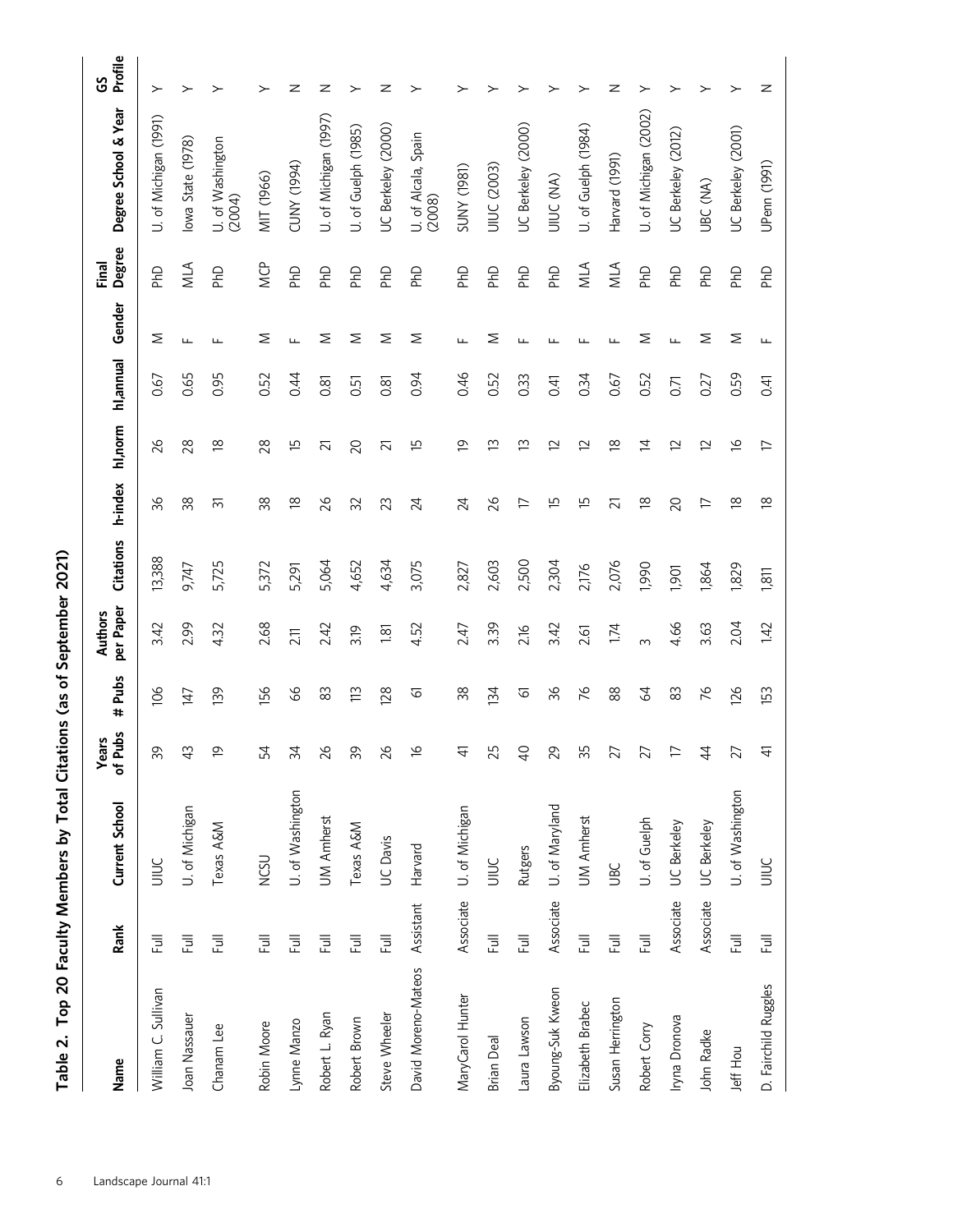

#### Figure 1

Distribution of citation counts. (Note: a dotted line on the left represents the median (36.5), and a dashed line on the right represents the mean (315.2); Density on the y-axis means a probability differential based on the kernel density estimation).





In this study, 46.4% of faculty are female. The ranks of professor and associate professor are predominantly occupied by males, suggesting that historically, more men were hired as landscape architecture faculty (Table 5). But the proportion of female assistant professors to men (82 to 64) shows an opposite trend in which more recent hires are increasingly female. We looked to see if there was a difference in citation measures between female and male faculty but did not observe a significant difference between genders. The t-statistics between the two groups were  $-0.36$  ( $p = .72$ ) for number of publications,  $-0.36$  ( $p = .72$ ) for citation counts,  $-0.36$  $(p=.72)$  for h-index, 0.20  $(p=.84)$  for hI, norm, and 0.89 ( $p = .38$ ) for hI, annual. In addition, controlling for rank, none of the four citation measures were significantly different for female and male faculty.

In Table 6, the top 20 schools (out of 77) are ranked by median number of citations, with the top three schools identified as: 1) Michigan State University, 2) Texas A&M University, and 3) University of Maryland. When sorted by h-index, the University of Wisconsin–Madison moves to second place. By hI,annual (adjusting for time and co-authorship), the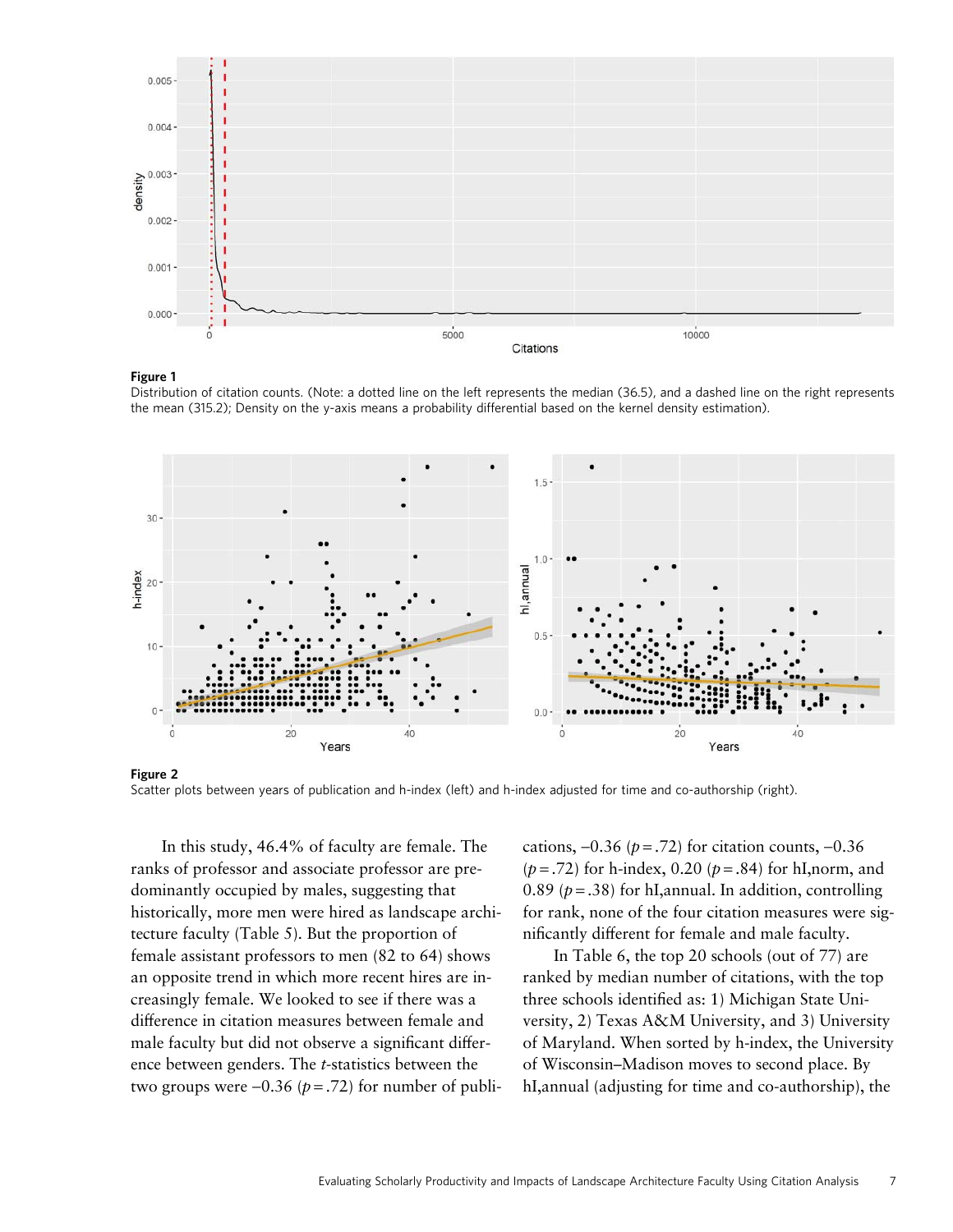

#### Figure 3

Box plots of scholarly activity by rank. (Note: median values are labeled, and the lower and upper hinges correspond to the 25th and 75th percentiles.)

|                                                       | # Publications | <b>Total Citations</b> | h-index       | hl.norm       | hl,annual    |
|-------------------------------------------------------|----------------|------------------------|---------------|---------------|--------------|
| One-way ANOVA                                         | $F = 39.66***$ | $F = 20.38***$         | $F = 38.6***$ | $F = 46.99**$ | $F = 3.62^*$ |
| Post-hoc Tukey HSD test (group-wise mean differences) |                |                        |               |               |              |
| Associate-Assistant                                   | $6.73*$        | 92.34                  | $1.54*$       | $1.37**$      | $-0.01$      |
| Full-Associate                                        | $17.12***$     | 553.01**               | $3.71**$      | $2.87**$      | $0.05*$      |
| Full-Assistant                                        | 23.85**        | 645.35**               | $5.24***$     | $4.25***$     | 0.04         |

Note:  $p < 0.1$ ,  $\dot{p} < 0.05$ ,  $\dot{p} < 0.01$ 

# Table 4. Citation Measures by Degree Type (Median Values)

| <b>Degree Type</b> | <b>Position</b>       | $\mathbf n$ | Number of<br><b>Publications</b> | <b>Total</b><br><b>Citations</b> | h-index        | hl,norm | hl,annual |
|--------------------|-----------------------|-------------|----------------------------------|----------------------------------|----------------|---------|-----------|
| Non-doctorate      | Assistant Professor   | 86          | 4                                | 2.0                              |                |         | 0.08      |
|                    | Associate Professor   | 131         | 6                                | 10.0                             | $\overline{2}$ |         | 0.09      |
|                    | <b>Full Professor</b> | 81          | 13                               | 89.0                             | 4              | 3       | 0.13      |
|                    | Total                 | 298         | 7                                | 10.5                             | 2              | 1       | 0.11      |
| Doctoral           | Assistant Professor   | 60          | 12                               | 59.0                             | 3              | 3       | 0.23      |
|                    | Associate Professor   | 77          | 20                               | 123.0                            | 5              | 4       | 0.24      |
|                    | <b>Full Professor</b> | 69          | 40                               | 431.0                            | 8              | 7       | 0.23      |
|                    | Total                 | 206         | 21                               | 180.0                            | 5.5            | 4       | 0.23      |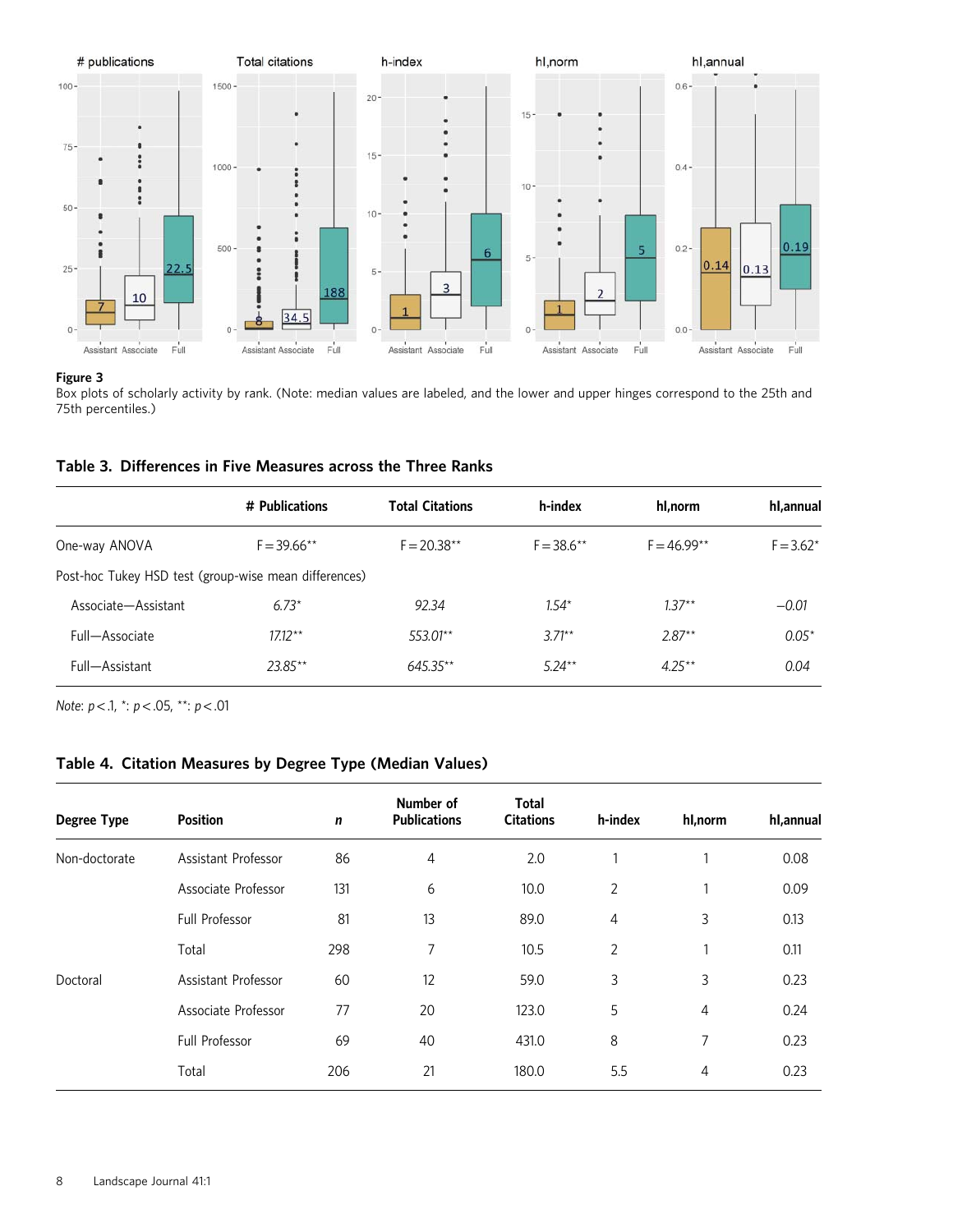| Gender | <b>Position</b>       | $\mathbf n$ | Number of<br><b>Publications</b> | <b>Total</b><br><b>Citations</b> | h-index      | hl,norm        | hl,annual |
|--------|-----------------------|-------------|----------------------------------|----------------------------------|--------------|----------------|-----------|
| Female | Assistant Professor   | 82          | 7.0                              | 8.5                              | 1            | 1              | 0.14      |
|        | Associate Professor   | 89          | 9.0                              | 35.0                             | 3            | $\overline{2}$ | 0.13      |
|        | <b>Full Professor</b> | 63          | 27.0                             | 207.0                            | 6            | 5              | 0.20      |
|        | Total                 | 234         | 11.5                             | 36.0                             | 3            | 2              | 0.17      |
| Male   | Assistant Professor   | 64          | 6.5                              | 7.5                              | $\mathbf{1}$ | 1              | 0.14      |
|        | Associate Professor   | 119         | 10.0                             | 34.0                             | 3            | 2              | 0.12      |
|        | Full Professor        | 87          | 18.0                             | 174.0                            | 5            | 4              | 0.16      |
|        | Total                 | 270         | 10.5                             | 36.5                             | 3            | 2              | 0.14      |

Table 5. Citation Measures by Gender (Median Values)

top three schools are the University of Michigan, Michigan State University, and the University of Arizona. Finally, by the median number of publications, the top three schools are Michigan State University, the University of Washington, and Rutgers. Of the top 20 schools, two are in Canada. All 20 are public universities.

The ranking of schools' citation activities correlates with individual-level factors, such as professional rank and degree type. For example, the top five schools in Table 6 have a higher proportion of full professors (14 out of 37 faculty members in total) and doctoral-degree holders (29 out of 37), compared with the schools ranked 16th to 20th in Table 6 (11 full professors and 14 doctorates out of 38).

## DISCUSSION AND CONCLUSIONS

As universities experience increasing pressure to account for productivity in the face of competition and declining budget resources, academic programs and departments must expect escalating demands that they "prove their worth." In the realm of research activity, funding dollars and expenditures provide a means of measuring productivity, but other scholarly contributions represent a challenge in this regard, particularly when comparisons are made across disciplines with different orientations toward knowledge generation and dissemination. In the discipline of landscape architecture, citation analysis can aid in evaluating academics at the program and individual

faculty levels and allow for comparison with other disciplines and analyses of trends. At the program level, the analysis can show which landscape architecture programs have highly productive and impactful scholars. At the individual level, the information can be used for the part of promotion and tenure evaluations that assesses the level of scholarly contributions.

Overall, scholarly impact levels for landscape architecture faculty are relatively low compared to some other fields when analyzed by GS citation measures. In urban planning, where having a doctoral degree is a standard expectation for faculty, Sanchez (2021) recorded the following median citation counts: 157 (h-index: 6) for assistant professors; 540 (h-index: 10) for associate professors; and 1,754 (hindex: 18) for full professors. By comparison, in this study, landscape architecture faculty members with doctoral degrees had median citation counts of 59 for assistant professors (h-index: 3), 123 for associate professors (h-index: 5), and 431 for full professors (h-index: 8). We acknowledge the disciplinary differences between landscape architecture and urban planning and therefore realize that such a comparison would benefit from an additional analysis that seeks to explain these differences. Most citation databases (e.g., Scopus, Web of Science Journal Citation Reports) stress that citation data are best examined within research categories. For example, Web of Science reports journal ranking within thematic research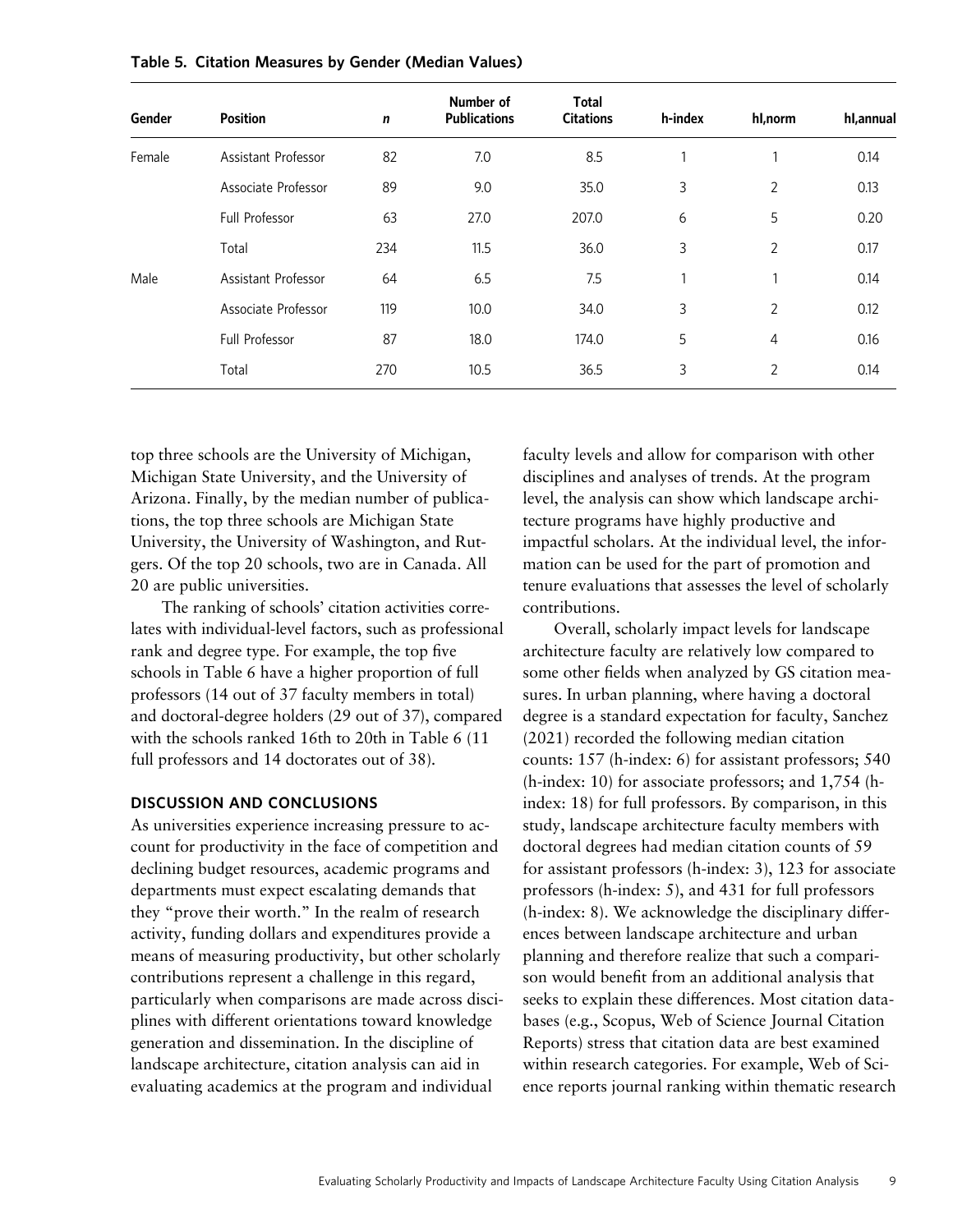| Rank           | <b>School</b>                                  | # Faculty<br><b>Members</b> | # Publications | <b>Total</b><br><b>Citations</b> | h-index        | hl,norm        | hl,annual |
|----------------|------------------------------------------------|-----------------------------|----------------|----------------------------------|----------------|----------------|-----------|
| 1              | Michigan State University                      | 5                           | 46             | 911                              | 16             | 8              | 0.42      |
| $\overline{2}$ | Texas A&M University                           | 11                          | 32             | 696                              | $\mathsf 9$    | 7              | 0.25      |
| 3              | University of Maryland                         | 5                           | 30             | 503                              | $\overline{7}$ | 6              | 0.27      |
| 4              | University of Wisconsin-Madison                | 8                           | 25             | 449                              | 11             | 7              | 0.28      |
| 5              | University of Washington                       | 8                           | 44.5           | 306                              | 7.5            | 6              | 0.26      |
| 6              | University of California, Berkeley             | 11                          | 43             | 257                              | 8              | 7              | 0.33      |
| 7              | Rutgers, The State<br>University of New Jersey | $\,8\,$                     | 43.5           | 247.5                            | 5.5            | $\overline{4}$ | 0.19      |
| 8              | University of Arizona                          | 7                           | 22             | 237                              | 7              | 6              | 0.42      |
| 9              | University of Minnesota                        | 7                           | 22             | 217                              | $\overline{4}$ | 4              | 0.20      |
| 10             | University of Massachusetts, Amherst           | 9                           | 39             | 182                              | 6              | 5              | 0.19      |
| 11             | University of Michigan                         | 6                           | 20             | 176.5                            | 6              | 5.5            | 0.43      |
| 12             | University of California, Davis                | 9                           | 25             | 174                              | $\overline{7}$ | 5              | 0.33      |
| 13             | University of Southern California              | $\overline{4}$              | 22             | 165                              | 6              | 5.5            | 0.23      |
| 14             | Utah State University                          | 10 <sup>°</sup>             | 19             | 145                              | 5              | 3.5            | 0.19      |
| 15             | Arizona State University                       | 5                           | 19             | 135                              | 5              | 5              | 0.12      |
| 16             | University of Pennsylvania                     | $\,8\,$                     | 14             | 114                              | 5              | 4              | 0.20      |
| 17             | University of Guelph                           | $\overline{7}$              | 7              | 113                              | 4              | 3              | 0.20      |
| 17             | University of Kentucky                         | 5                           | 13             | 113                              | $\overline{4}$ | 4              | 0.18      |
| 19             | University of British Columbia                 | 11                          | 12             | 95                               | $\overline{4}$ | 4              | 0.22      |
| 20             | Temple University                              | $\overline{7}$              | 13             | 92                               | 5              | 4              | 0.16      |

## Table 6. Top 20 Schools Ranked by Median Total Citations (Note: All Citation Values are Medians)

areas such as environmental studies (156 journals as of November 2021), urban studies (72 journals), and regional and urban planning (51 journals). Thus, future research needs to consider factors and metrics that explain salient themes within the broader landscape architecture discipline.

Our analysis also found significantly skewed distributions of citation counts. A total of 76 faculty members (15.1%) had no citations. The top 20 scholars accounted for the majority (50.1%) of total citations, and the top 20% ( $n = 100$ ) of landscape architecture faculty produced most of the citations (86.8%). A similarly (albeit less extreme) distribution was found in urban planning citation counts. Sanchez (2017) found that 20% of faculty produced nearly 80% of all citations. In terms of the number of publications, 20% of faculty produced 55.2% of publications, which was around 50% in previous studies on refereed journal articles (Christensen et al., 2019; Milburn & Brown, 2016).

In addition to traditional measures such as total citation counts and h-index, this study adds alternative measures such as hI,norm (individual h-index, accounting for co-authorship effects) and hI,annual (average annual increase in individual h-index, accounting for co-authorship and career length effects)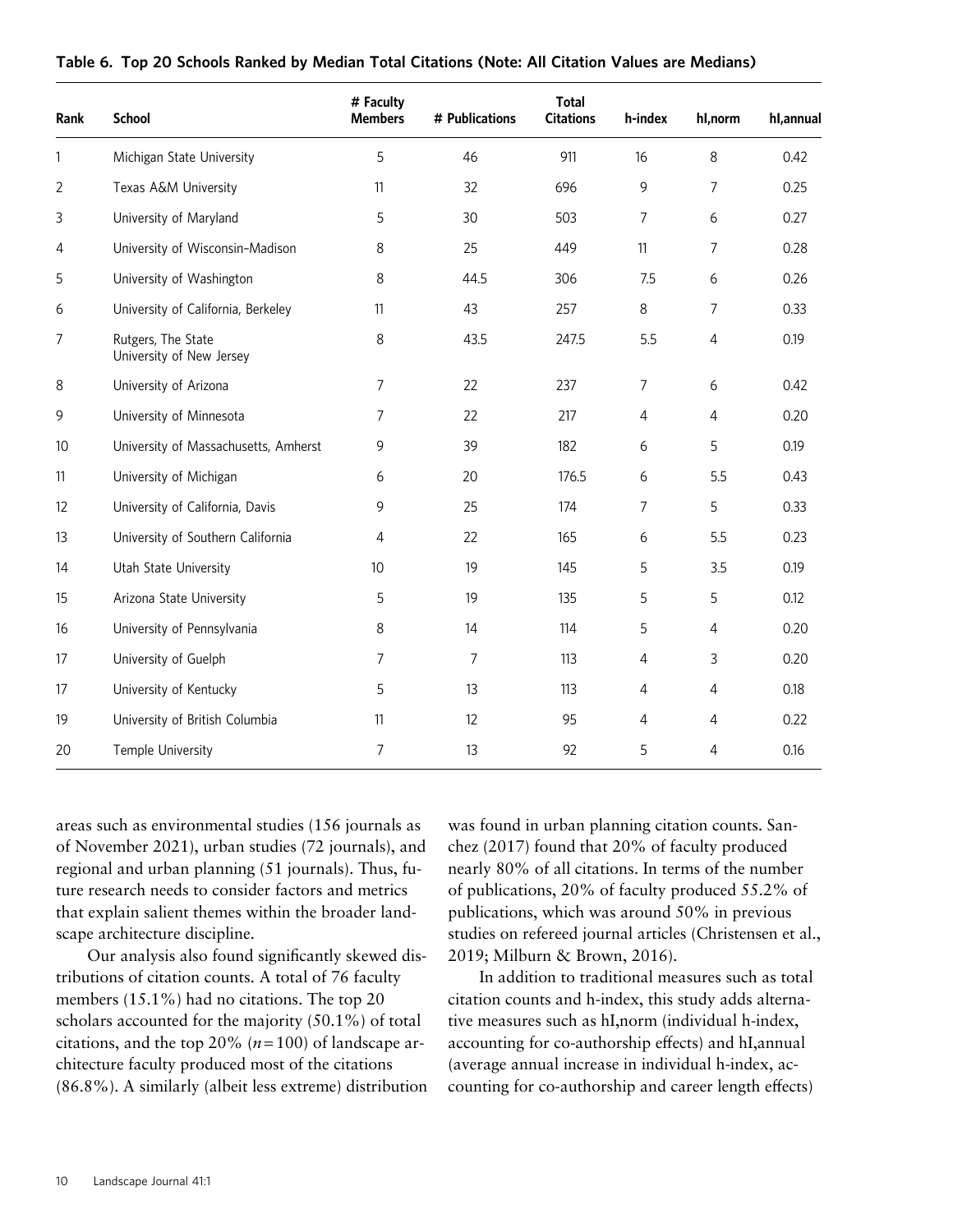to better understand faculty scholarship impacts. In particular, hI,annual did not correlate with either seniority or rank. Additional research and analysis can be used to explain these types of occurrences and the patterns of citation activity.

In terms of a scholar's individual characteristics, we found associations between the levels of citation measures and career length (higher for senior scholars), rank (higher for higher ranks), and degree type (higher for those holding a doctoral degree). But a further examination showed that the mean differences in citation counts were only statistically significant between full professors and the other groups, not between assistant and associate professors. In terms of gender (inferred based on given names and photos), the levels of citations between male and female scholars were comparable, with no statistically significant differences. A similar result was found in previous studies about the number of scholarly publications by male and female faculty members (Milburn & Brown, 2003b, 2016).

Further steps that can be taken for future research include a qualitative and in-depth analysis of faculty research productivity and impacts. Mining publication data (e.g., for information on research areas, individual papers, publication types and venues, co-authorship, and author order) can provide a more in-depth view of scholarly research in the field. The results of this study can be further supplemented by looking into the degree majors and study areas of landscape architecture faculty. As landscape architecture faculty come from a variety of backgrounds, it is important to know their backgrounds and the research areas they are advancing (Ozdil, 2021).

Citation analysis has been criticized for being discipline-dependent and skewed toward science and technology, and the design fields are among those disciplines underrepresented in the area of scholarship (Gervits & Orcutt, 2016). No single metric can quantify scholarly impact; however, a model that takes into consideration multiple research outlets and discipline-specific comparisons is needed (Gervits & Orcutt, 2016). Aside from journal articles and conference proceedings, in landscape architecture scholarly output can include textbooks, creative work, design and planning projects, built work, exhibits, design competitions, and other things with

direct relevance to the teaching and practice of landscape architecture. Productivity solely measured through peer-reviewed publications and citation indicators can be limited by the relatively high instructional responsibilities in the field and student contact time associated with disciplines involving time-intensive, studio-style or project-based pedagogies (Chen, 2013; Milburn et al., 2001). Thus, citation analysis must be supplemented with tools and metrics to show a more complete picture of scholarly productivity and impact in landscape architecture (Christensen & Michael, 2014).

We acknowledge that bibliometric analysis and evaluation can be complicated, particularly around discipline-specific comparisons. In our case, we focus on individual faculty and academic units (departments and programs) in landscape architecture. Other levels of analysis could involve further data collection for individual faculty, including all degrees obtained, all schools attended, professional work experience, teaching loads, incentives such as start-up packages, salary level, administrative positions held, and so forth. Myriad factors beyond the scope of this paper could potentially influence the time and effort that goes into scholarly production. This is also true of analyses at the academic unit level, where the mix and diversity of individual characteristics just mentioned can be represented at the department or program level. Do "pure" landscape architecture units (i.e., with no mixing of disciplines like urban planning) exhibit different levels of scholarly productivity and visibility compared to units with a mix of faculty? Do particular schools where landscape architecture faculty obtain their degrees produce more research and scholarship-oriented faculty compared to other schools? These are topics that will be pursued in future research efforts to understand the intricacies of both individual and academic unit scholarly activities.

We hope that the analyses presented in this study will provoke further discussion about the need to develop valid measures for quantifying scholarly productivity and impact within landscape architecture. To our knowledge, the results presented here are among the few to illustrate citation dynamics for landscape architecture faculty in the United States and Canada; they therefore provide interesting insights into the discipline. Citation analysis can help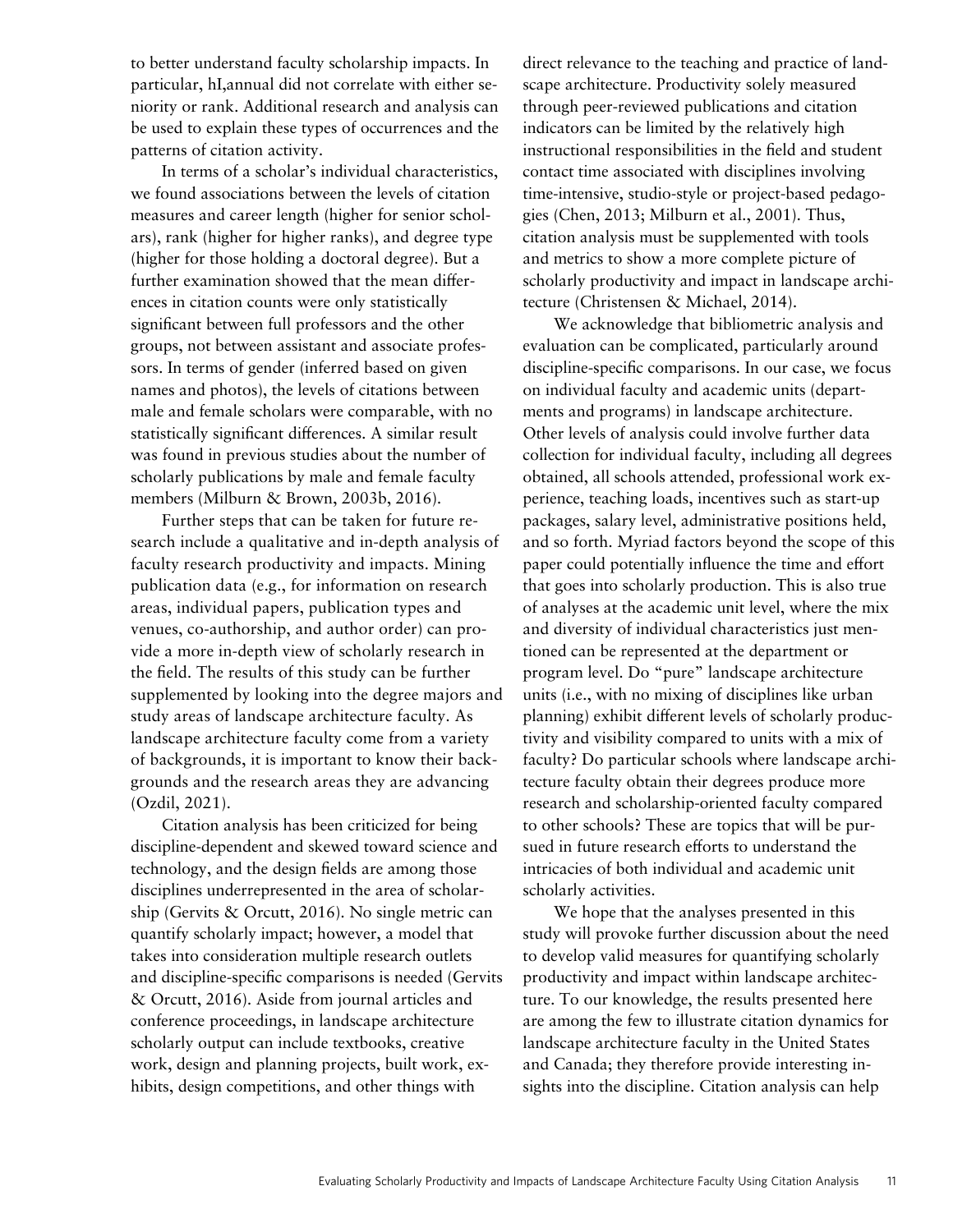students, peer scholars, practitioners, and universities evaluate the landscape architecture discipline both at the program and individual faculty level. Understanding which factors influence scholarly output, such as discipline, career length, rank, gender, and structures of collaborations, can further provide the context of an individual scholar's impacts. Also, citation analysis can promote efforts by faculty members to document and disseminate their scholarly inquiries and outcomes (LAAB, 2021).

Our findings suggest that landscape architecture is trending toward more emphasis on research and scholarly output. There could be a variety of explanations for this, but we expect that the impact of the trend toward quantifying productivity and quality/ impact is being felt throughout universities, particularly in the case of public universities, which must compete for limited resources and justify the use of taxpayer dollars. These kinds of pressures are being faced and debated by disciplines across higher education, and landscape architecture as a discipline ultimately needs to decide which ways of measuring research output are most appropriate for the field. Finally, it is important to keep in mind that research and scholarship constitute just one of the three basic areas of faculty responsibility and that the metrics described in this article should be considered along with assessments of teaching and service. Faculty roles in higher education continue to evolve, along with the possible ways of measuring performance.

## **REFERENCES**

- Adam, D. (2002). Citation analysis: The counting house. Nature, 415, 726–729.<https://doi.org/10.1038/415726a>
- Batista, P. D., Campiteli, M. G., & Kinouchi, O. (2006). Is it possible to compare researchers with different scientific interests? Scientometrics, 68(1), 179–189.
- Brown, R. D., Tasnum, T., & Kim, Y. (2020). Assessing U.S. landscape architecture faculty research contribution. Land, 9(3), 64.<https://doi.org/10.3390/land9030064>
- Chen, Z. (2013). The role of research in landscape architecture practice [Unpublished doctoral dissertation]. Virginia Polytechnic Institute and State University, 143.
- Christensen, K., & Michael, S. (2014). Quantifying scholarly production among recently tenured landscape architecture faculty. Landscape Research Record, 2, 31–39.
- Christensen, K., Michael, S., & Sleipness, O. (2019). Revisiting scholarly production among recently tenured landscape architecture faculty. Landscape Research Record, 8, 15–24.
- Garfield, E. (1972). Citation analysis as a tool in journal evaluation: Journals can be ranked by frequency and impact of citations for science policy studies. Science, 178(4060), 471–479. [https://doi.org/10.1126/science.178.4060](https://doi.org/10.1126/science.178.4060.471) [.471](https://doi.org/10.1126/science.178.4060.471)
- Garfield, E., & Merton, R. K. (1979). Citation indexing: Its theory and application in science, technology, and humanities (Vol. 8). Wiley. http://www.garfi[eld.library.upenn.edu/cifwd](http://www.garfield.library.upenn.edu/cifwd.html) [.html](http://www.garfield.library.upenn.edu/cifwd.html)
- Gervits, M., & Orcutt, R. (2016). Citation analysis and tenure metrics in art, architecture and design-related disciplines. Art Documentation: Journal of the Art Libraries Society of North America, 35(2), 218–229.
- Gobster, P., Nassauer, J., & Nadenicek, D. (2010). Landscape Journal and scholarship in landscape architecture: The Next 25 Years. Landscape Journal, 29, 52–70. [https://doi.org/10](https://doi.org/10.3368/lj.29.1.52) [.3368/lj.29.1.52](https://doi.org/10.3368/lj.29.1.52)
- Harzing, A.-W., & Alakangas, S. (2016). Google Scholar, Scopus and the Web of Science: A longitudinal and crossdisciplinary comparison. Scientometrics, 106(2), 787–804.
- Harzing, A.-W., Alakangas, S., & Adams, D. (2014). hIa: An individual annual h-index to accommodate disciplinary and career length differences. Scientometrics, 99(3), 811–821.
- Harzing, A.-W., & Van der Wal, R. (2007). Google Scholar: The democratization of citation analysis? Ethics in Science and Environmental Politics, 8(1), 61–73.
- Hirsch, J. E. (2005). An index to quantify an individual's scientific research output. Proceedings of the National Academy of Sciences, 102(46), 16569–16572.
- Koltun, V., & Hafner, D. (2021). The h-index is no longer an effective correlate of scientific reputation. PLOS ONE, 16(6), e0253397. [https://doi.org/10.1371/journal.pone](https://doi.org/10.1371/journal.pone.0253397) [.0253397](https://doi.org/10.1371/journal.pone.0253397)
- Kousha, K., Thelwall, M., & Rezaie, S. (2010). Using the Web for research evaluation: The Integrated Online Impact indicator. Journal of Informetrics, 4, 124–135. [https://doi.org/10.1016/j](https://doi.org/10.1016/j.joi.2009.10.003) [.joi.2009.10.003](https://doi.org/10.1016/j.joi.2009.10.003)
- LaGro, J. A. (1999). Research capacity: A matter of semantics? Landscape Journal, 18(2), 179–186. [https://doi.org/10.3368](https://doi.org/10.3368/lj.18.2.179) [/lj.18.2.179](https://doi.org/10.3368/lj.18.2.179)
- Landscape Architectural Accreditation Board. (2021). Accreditation standards for professional programs in landscape architecture. Landscape Architecture Accreditation Board. <https://www.asla.org/programchairs.aspx>
- MacRoberts, M. H., & MacRoberts, B. R. (1989). Problems of citation analysis: A critical review. Journal of the American Society for Information Science, 40(5), 342–349. [https://doi](https://doi.org/10.1002/(SICI) [.org/10.1002/\(SICI](https://doi.org/10.1002/(SICI))1097-4571(198909)40:5<342::AID -ASI7>3.0.CO;2-U
- MacRoberts, M. H., & MacRoberts, B. R. (1996). Problems of citation analysis. Scientometrics, 36(3), 435–444. [https://](https://doi.org/10.1007/BF02129604) [doi.org/10.1007/BF02129604](https://doi.org/10.1007/BF02129604)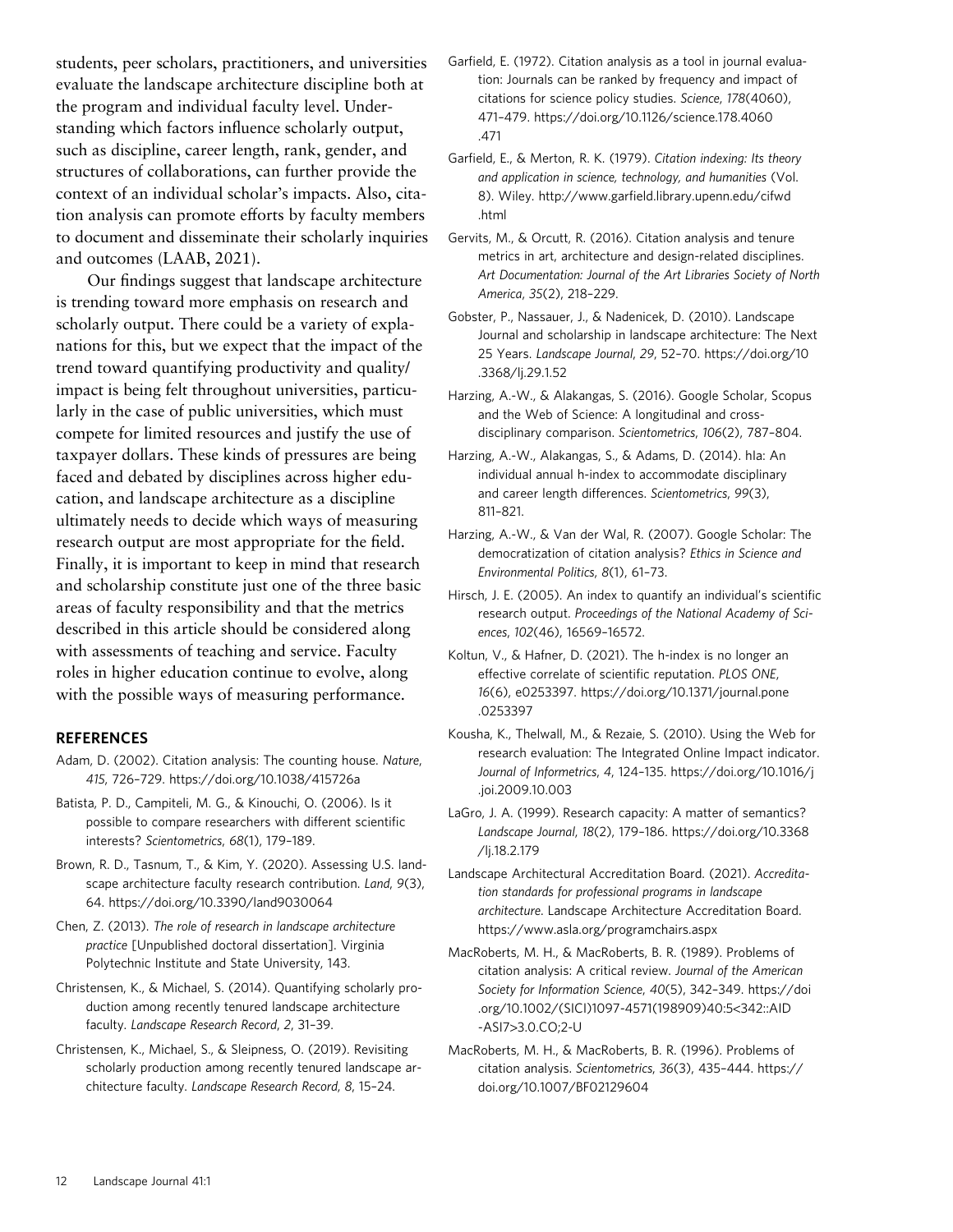- Martín-Martín, A., Orduna-Malea, E., Thelwall, M., & López-Cózar, E. D. (2018). Google Scholar, Web of Science, and Scopus: A systematic comparison of citations in 252 subject categories. Journal of Informetrics, 12(4), 1160–1177.
- McKercher, B. (2008). A citation analysis of tourism scholars. Tourism Management, 29(6), 1226–1232. [https://doi.org/10](https://doi.org/10.1016/j.tourman.2008.03.003) [.1016/j.tourman.2008.03.003](https://doi.org/10.1016/j.tourman.2008.03.003)
- Milburn, L. S., & Brown, R. D. (2003a). The relationship between research and design in landscape architecture. Landscape and Urban Planning, 64(1–2), 47–66.
- Milburn, L. S., & Brown, R. D. (2003b). The relationship of age, gender, and education to research productivity in landscape architecture faculty in North America. Landscape Journal, 22 (1), 54–62.<https://doi.org/10.3368/lj.22.1.54>
- Milburn, L. S., & Brown, R. D. (2016). Research productivity and utilization in landscape architecture. Landscape and Urban Planning, 147, 71–77. [https://doi.org/10.1016/j.landurbplan](https://doi.org/10.1016/j.landurbplan.2015.11.005) [.2015.11.005](https://doi.org/10.1016/j.landurbplan.2015.11.005)
- Moed, H. F. (2005). Citation analysis in research evaluation. Springer. [https://www.springer.com/gp/book](https://www.springer.com/gp/book/9781402037139) [/9781402037139](https://www.springer.com/gp/book/9781402037139)
- Nassauer, J. I. (1985). Bringing science to landscape architecture. In Proceedings on the CELA forum by issues of teaching and instructional development in professional education. Council of educators in landscape architecture (pp. 41–44).
- Ozdil, T. R. (2021). Who will teach the next generation of landscape architects? Ten-year review of academic position descriptions in landscape architecture in North America. Landscape Journal, 39(1), 55–69. [https://doi.org/10.3368](https://doi.org/10.3368/wplj.39.1.55) [/wplj.39.1.55](https://doi.org/10.3368/wplj.39.1.55)
- Pomerantz, J. (2006). Google Scholar and 100 percent availability of information. Information Technology and Libraries, 25 (2), 52.<https://doi.org/10.6017/ital.v25i2.3331>
- Riley, R. (1990). Editorial commentary: Some thoughts on scholarship and publication. Landscape Journal, 9(1), 47–50.
- Sanchez, T. W. (2021, September 13). Total citations by rank for urban planning scholars. Tom Sanchez. [http://tomwsanchez](http://tomwsanchez.com/total-citations-by-rank-for-urban-planning-scholars/) [.com/total-citations-by-rank-for-urban-planning-scholars/](http://tomwsanchez.com/total-citations-by-rank-for-urban-planning-scholars/)
- Sanchez, T. W. (2017). Faculty performance evaluation using citation analysis: An update. Journal of Planning Education and Research, 37(1), 83–94. [https://doi.org/10.1177](https://doi.org/10.1177/0739456X16633500) [/0739456X16633500](https://doi.org/10.1177/0739456X16633500)
- Stevens, M. R., Park, K., Tian, G., Kim, K., & Ewing, R. (2019). Why do some articles in planning journals get cited more than others? Journal of Planning Education and Research, 0739456X1982708. [https://doi.org/10.1177](https://doi.org/10.1177/0739456X19827083) [/0739456X19827083](https://doi.org/10.1177/0739456X19827083)
- Swaffield, S., & Deming, M. E. (2011). Research strategies in landscape architecture: Mapping the terrain. Journal of Landscape Architecture, 6(1), 34–45. [https://doi.org/10.1080](https://doi.org/10.1080/18626033.2011.9723445) [/18626033.2011.9723445](https://doi.org/10.1080/18626033.2011.9723445)
- Tahamtan, I., & Bornmann, L. (2019). What do citation counts measure? An updated review of studies on citations in scientific documents published between 2006 and 2018. Scientometrics, 121(3), 1635–1684.
- Tahamtan, I., Safipour Afshar, A., & Ahamdzadeh, K. (2016). Factors affecting number of citations: A comprehensive review of the literature. Scientometrics, 107(3), 1195–1225. [https://](https://doi.org/10.1007/s11192-016-1889-2) [doi.org/10.1007/s11192-016-1889-2](https://doi.org/10.1007/s11192-016-1889-2)
- Zube, E. H. (1980). Research and design: Prospects for the 1980s. In Proceedings of the Conference on Research in Landscape Architecture. Department of Landscape Architecture, University of Wisconsin and Council of Educators in Landscape Architecture, (pp. 1–11).

AUTHOR CONTRIBUTIONS Keunhyun Park conceived the study and led the investigation, including data analysis. Jessica Zuban collected the data and conducted the literature review. Thomas W. Sanchez coordinated the editing and writing of the manuscript.

ACKNOWLEDGMENTS The authors would like to express their appreciation to Doohong Lee at Utah State University for his help with gathering the data. We also thank the editor, Dr. James A. LaGro, Jr., and two reviewers for their insightful feedback on the manuscript.

AUTHORS Keunhyun Park (corresponding author, keun.park@ubc.ca) is an assistant professor of urban forestry at the University of British Columbia. He completed his bachelor's and master's degrees in landscape architecture at Seoul National University and a PhD degree in urban planning and design at the University of Utah. Before joining UBC, Park was an assistant professor in the Department of Landscape Architecture and Environmental Planning at Utah State University. He conducts behavioral research through spatial data analytics and digital technologies.

Jessica Zuban is a student in the Master of Ecology program at the University of Otago, New Zealand, studying the effects of regenerative agriculture on soil and plant health. Originally from New Jersey, she completed her BA in International Studies at Boston College in 2015. In addition to pursuing her master's, Jessica works as a landscape architecture associate at Patch Landscape in Queenstown, New Zealand.